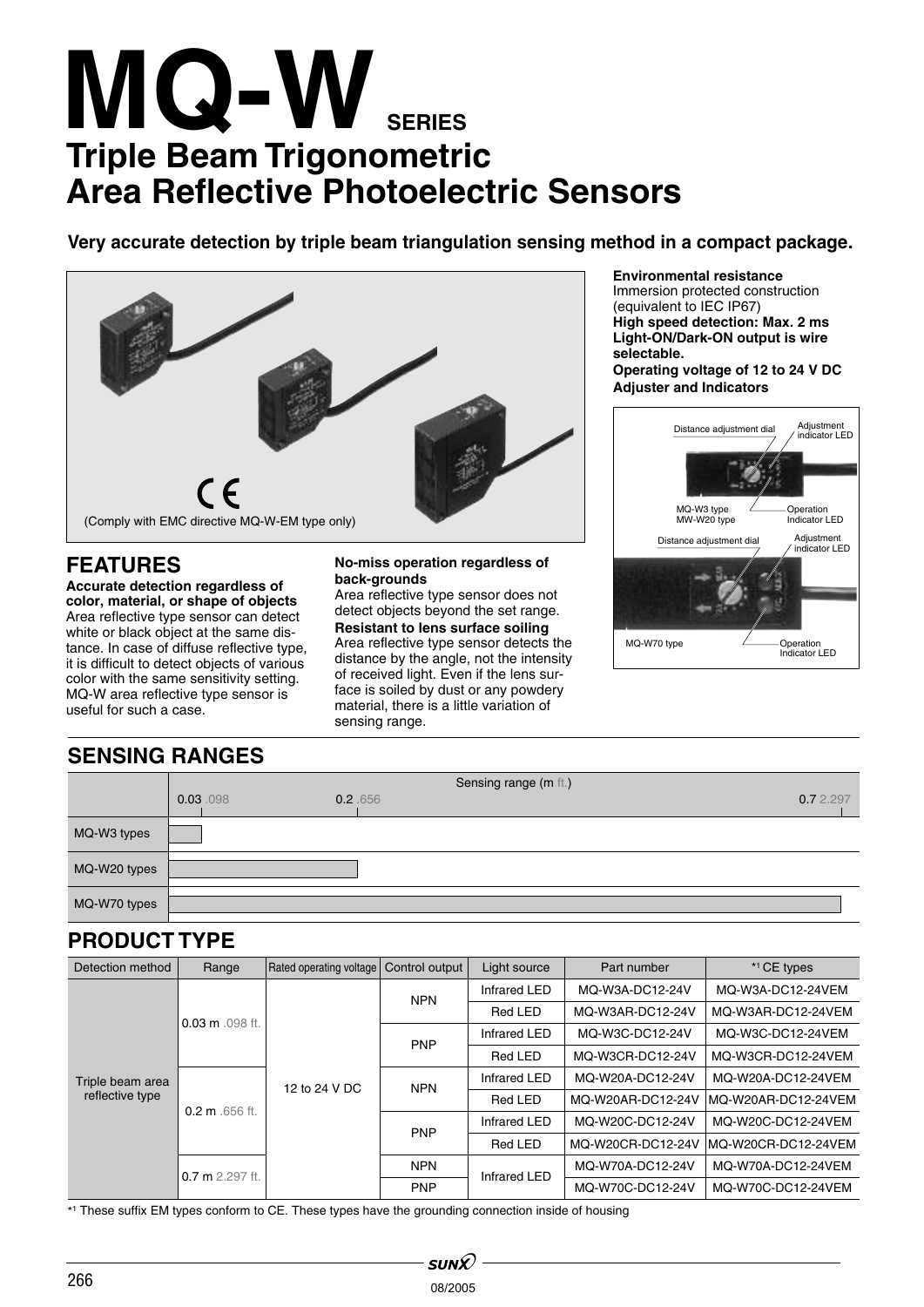# **SPECIFICATIONS**

## **1) Ratings**

| Operating side | Rated operating voltage   | 12 to 24 V DC                  |
|----------------|---------------------------|--------------------------------|
|                | Rated current consumption | 30 mA or less (excluding load) |
| Load side      | Output current capacity   | 100 mA or less                 |

## **2) Performance**

| Detection principle           |                   | Triple beam triangulation sensing method                                                                              |                                                                                |                                                    |  |
|-------------------------------|-------------------|-----------------------------------------------------------------------------------------------------------------------|--------------------------------------------------------------------------------|----------------------------------------------------|--|
| Detection method              |                   | Area reflective type                                                                                                  |                                                                                |                                                    |  |
| Type                          |                   | Amplifier selfcontained DC type                                                                                       |                                                                                |                                                    |  |
| Part number                   |                   | MQ-W3A-DC12-24V<br>MQ-W3AR-DC12-24V<br>MQ-W3C-DC12-24V<br>MQ-W3CR-DC12-24V                                            | MQ-W20A-DC12-24V<br>MQ-W20AR-DC12-24V<br>MQ-W20C-DC12-24V<br>MQ-W20CR-DC12-24V | MQ-W70A-DC12-24V<br>MQ-W70C-DC12-24V               |  |
| Sensing range                 |                   | $0.03$ m $.098$ ft.                                                                                                   | $0.2 \text{ m}$ .656 ft.                                                       | $0.7$ m $2.297$ ft.                                |  |
| Detectable distance           |                   | 0.02 to 0.04 m .066 to .131 ft.                                                                                       | 0.04 to 0.2 m .131 to .656 ft.                                                 | 0.2 to 0.7 m .656 to 2.297 ft.                     |  |
| Standard target               |                   | White drawing paper<br>1×1 cm .394×.394 inch                                                                          | White drawing paper<br>2×2 cm .787×.787 inch                                   | White drawing paper<br>7.5×7.5 cm 2.953×2.953 inch |  |
| Detectable target             |                   | Opaque, translucent                                                                                                   |                                                                                |                                                    |  |
| <b>Hysteresis</b>             |                   | 10% or less the set range                                                                                             | 20% or less of the set range                                                   |                                                    |  |
| Operating voltage range       |                   | 9.6 to 30 V DC ripple (P-P) included                                                                                  |                                                                                |                                                    |  |
| Response time (freq.)         |                   | 2 ms or less (250 times per second or less)                                                                           |                                                                                |                                                    |  |
| Initial insulation resistance |                   | Min. 20 $\text{M}\Omega$ between a lead wire and external housing (at 500 V DC)                                       |                                                                                |                                                    |  |
| Initial breakdown voltage     |                   | Between a lead wire and external housing: 500 Vrms for 1 min                                                          |                                                                                |                                                    |  |
| Vibration resistance          |                   | 10 to 55 Hz (1 cycle/min), double amplitude 1.5 mm .059 inch (2 h each on 3 axes)                                     |                                                                                |                                                    |  |
| Shock resistance              |                   | 980 m/s <sup>2</sup> {approx. 100 G} (6 times each on 3 axes)                                                         |                                                                                |                                                    |  |
| Protective construction       |                   | Diecast case immersion protected (equivalent to IEC IP67)                                                             |                                                                                |                                                    |  |
| Usable ambient<br>light level | Incandescent lamp | 10,000 lux or less                                                                                                    |                                                                                |                                                    |  |
|                               | Sunlight          | 30,000 lux or less                                                                                                    |                                                                                |                                                    |  |
| Ambient temperature           |                   | $-25$ to 55°C $-13$ to $+131$ °F (non-icing condition)                                                                |                                                                                |                                                    |  |
| Ambient humidity              |                   | Max. 85% RH (non-condensing condition)                                                                                |                                                                                |                                                    |  |
| Storage temperature           |                   | $-25$ to $55^{\circ}$ C $-13$ to $+131^{\circ}$ F                                                                     |                                                                                |                                                    |  |
| Indicator                     |                   | Operation indicator: Red LED ON with light entry<br>Adjustment indicator: Red LED ON with sufficient volume of lights |                                                                                |                                                    |  |
| Light source                  |                   | Infrared LED/Red LED (R is added to the suffix of W3(20)A(C) in the part No.)                                         |                                                                                |                                                    |  |

Note: Unless otherwise specified, the measurement conditions comprise rated operating voltage, power supply by battery, 20°C 68°F ambient temperature, standard target and 200 lux or less illuminance on the receiver surface.

# **3) Output circuit diagram**



## PNP Output type

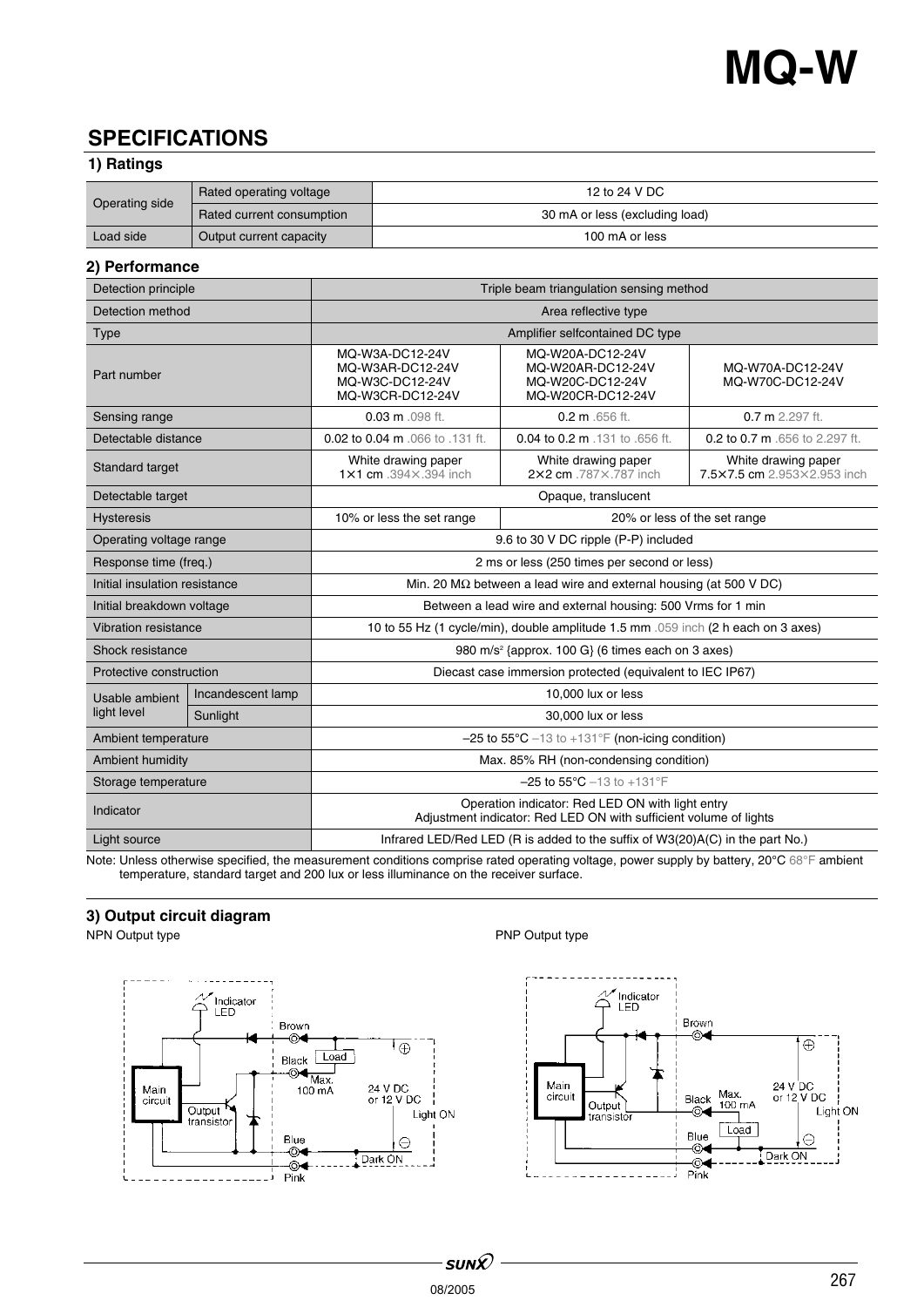# **DATA**

# **1. Operating range characteristics**







## **2. Projector beam diameter characteristics**

Light beam diameter is determined as the region where the amount of light is decreased to 1/e<sup>2</sup> (e=2.72) when the largest amount of light is assumed as 1. MQ-W3 types MQ-W20 types MQ-W70 types







## **3 Detectable target characteristics**



## **4. Material characteristics**

Comparision between MQ-W20A and former product Condition: Target (40 $\times$ 60 mm 1.575 $\times$ 2.362 inch),

target assumed as natural shape For the former product (diffuse reflective type), depending upon the object material, the operating range varied greatly, but for the triple beam type there a little variation.







### MQ-W3 types Condition: Target (40×60 mm 1.575×2.362



08/2005

### MQ-W20 types Condition: Target (40 $\times$ 60 mm 1.575 $\times$ 2.362 inch), natural shape

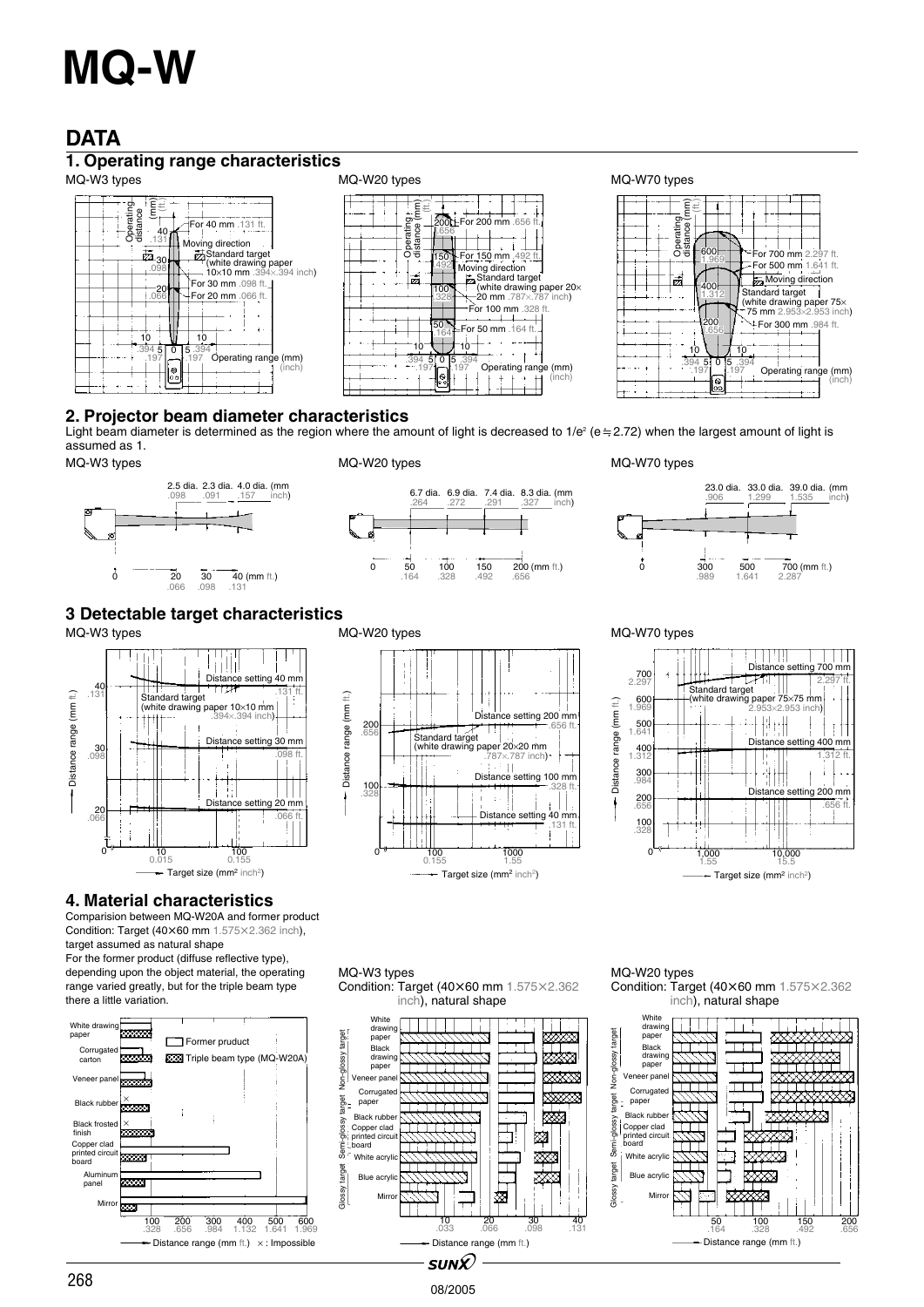

2. MQ-W20 types

3. MQ-W70 types

Outline dimensions

Dimensions with the mounting bracket\*\* attached



Outline dimensions

Adjustment indicator LED **Dimensions with the mounting bracket\*\*** attached ±0.5 .020



# **CONNECTING DIAGRAM** Make connection to  $\oplus$  side with pink wire for

| <b>Brown</b><br>Load<br>12 to 24 V DC<br>Black 100 mA MAX.<br>Light ON<br>Photoelectric<br>Blue<br>Dark ON<br>sensor<br>Pink |
|------------------------------------------------------------------------------------------------------------------------------|
|------------------------------------------------------------------------------------------------------------------------------|

Light ON

Make connection to  $\ominus$  side with pink wire for Dark ON

Note: When switching a power source, make ground connection to the frame ground terminal or to the ground terminal. This will assure more stable operation.

|                            | Operating condition                                                     |  |
|----------------------------|-------------------------------------------------------------------------|--|
| Output tran-<br>sistor     | With light<br>intercepted ON<br>Common use<br>With light<br>entering ON |  |
| Operation<br>indicator LED | Lights with light entering                                              |  |

 $\cdot$ sun $\mathcal Q$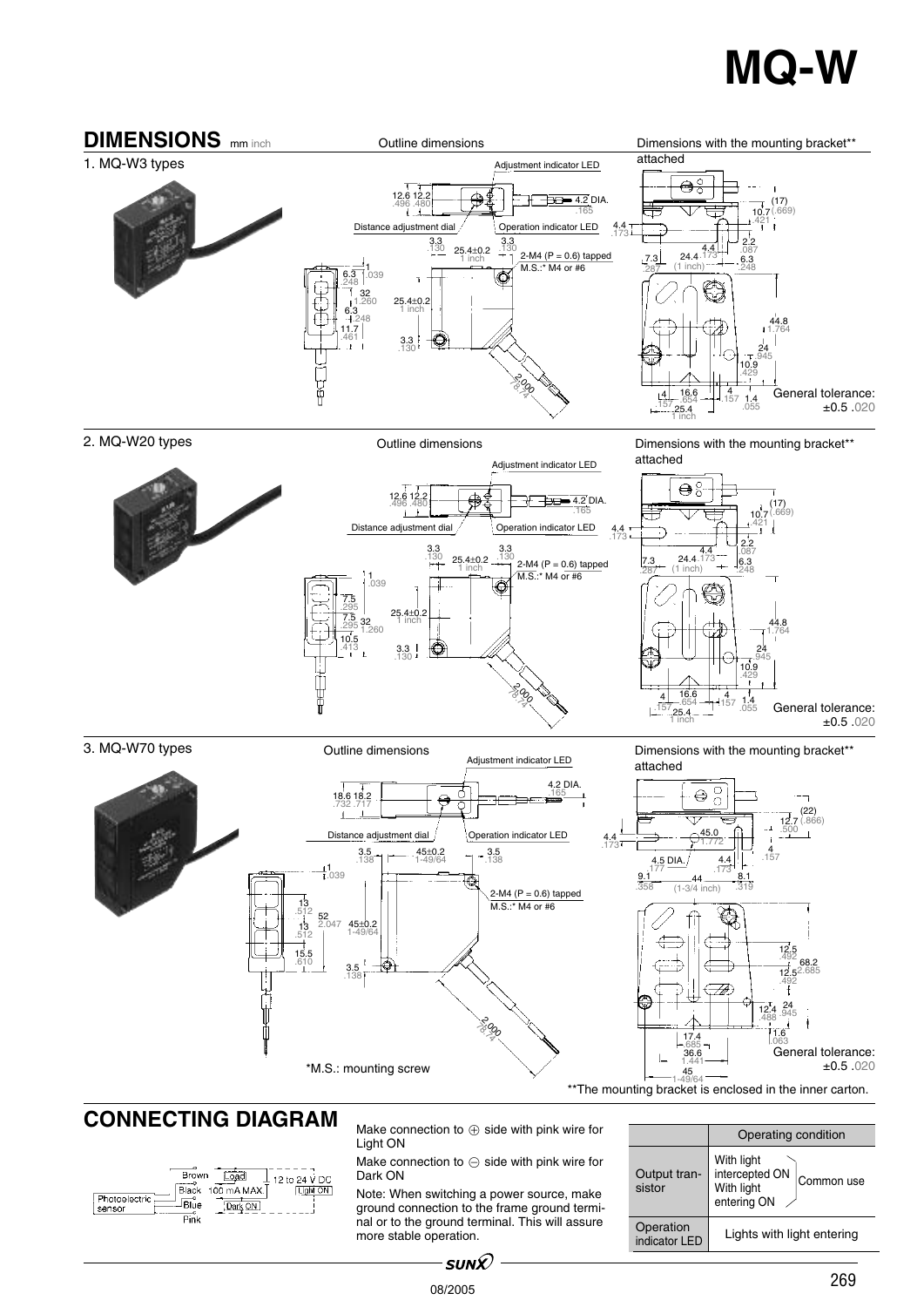# **OPERATING PRINCIPLES**

# **Detection principle of new triple beam area reflective series**

## $\blacksquare$  Optical triangulation sensing method

The light beam projected by the LED, passing through the condensing lens of the light projector, is applied to the surface of the target to be detected. One part of the diffused reflected light rays passes through the light receiver lens producing a spot on the position sensitive device. When the detectable target is at a position A that is at a compara-

tively near distance as shown in Fig. 1, a spot is produced at (a). When the target is at a position B that is far, a spot is produced at (b). Accordingly, if any spot position on the position sensitive device is detected, the distance to the target can be determined. This is the principle of optical triangulation range measurement.

## $\blacksquare$  **Triple beam type range sensing principle**

The MQ photoelectric sensor area reflective type has adapted this optical triangulation range measurement principle, but in order to improve the reliability of the detection of the sensor, a more elaborate method has been devised. First, light receivers are positioned symmetrically on either side of the axis of the light projector, composing a triple beam arrangement. As shown in Fig. 2, when the moving detectable target is at the edge of the projected light beam, the spot reflected from the target is at a location different

from the point where the spot is produced when the beam is completely intercepted, generating a range measurement difference of +∆X, but with the triple beam composition, the symmetrically arranged position sensitive device (2) has a spot produced conversely at a –∆X difference position, and by means of averaging both range measurement signals, the correct range measurement can be made. This results in significantly improved repeatability and background suppression.



Fig. 1 Optical triangulation range measurement method Other examples of this method are the automatic focusing and camera range measurement systems.



## $\blacksquare$  Optical system of the triple beam photoelectric sensor

In the MQ photoelectric sensor area reflective type, it is necessary to give special consideration to the lens. In order to improve the precision, an aspherical lens, having limited spherical and coma aberration, is used. In addition, as shown in Fig. 4, a photo diode having 2 output terminals is used. By comparing the output currents from the 2 PSDs, there is no relationship to the level of the incident light. Thus, the ratio of reflection from the detectable target exerts no influence and the range measurement and detection can be interpreted accuracy.



08/2005



## ■ Operating principle of area reflective method

The operation of the MQ photoelectric sensor area reflective type is explained in Fig. 5. After the output from the 2 PSD elements is added, the I/V value is converted and the logarithm determined. By subtraction, the distance signal in  $(I_1/I_2)$  is obtained. This can be optionally set, and with the distance adjustment control, comparison with the produced value can be made to detect whether the target is or is not within the distance range.